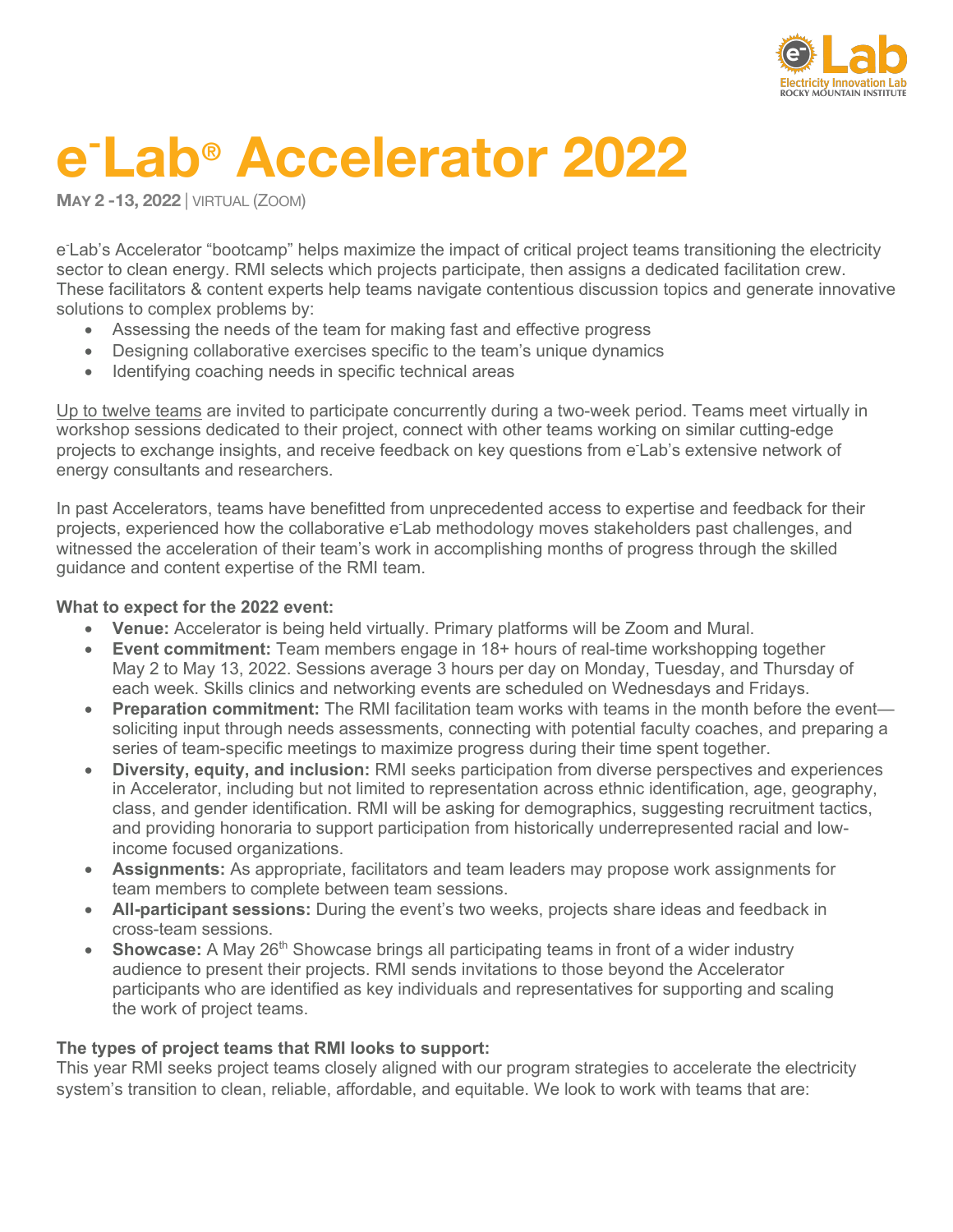Building the missing links needed to accelerate the transition of our energy infrastructure

- Planning a material deployment of DERs including energy efficiency, demand response, and electrification technologies with a multi-stakeholder team as **a virtual power plant test case**.
- Applying open-source tools to a grid planning study to streamline grid modeling approaches, **demonstrating how easier access to definitive tools for stakeholders and policymakers benefits grid analysis**.
- Creating next-generation principles for integrated resource planning and looking for test cases to **demonstrate how IRPs can support equitable economy-wide decarbonization** with community and stakeholder input.
- Working with state utilities and departments of transportation to **leverage existing highway rights of way in siting key transmission lines** to support new wind and solar projects.
- Strategizing how utilities can **reduce emissions in one of the more challenging sectors: building heating**.
- **Advocating for community-driven participation and renewable energy** in crafting a state net-zero carbon target by 2030.

Aligning utility regulations and incentives to work towards equitable and affordable clean energy

- Defining **regulatory best practices for improving equity, minimizing harmful impacts, and prioritizing benefits to communities** when considering utility rates, resource plans, and new rules.
- Advancing climate-aligned **performance-based regulation in new states**, with multi-stakeholder input.

Supporting equitable community and workforce transitions as current generation assets retire

- Coordinating policy engagement nationally in developing **principles for federal transition policy**.
- Bringing together key stakeholders, including utilities, government, and investors, to drive **implementation of community and worker-centric economic development projects**.

For information about the teams and faculty of Accelerator 2020, visit our website: https://rmi.org/ourwork/electricity/elab-electricity-innovation-lab/elab-accelerator/elab-accelerator-teams-faculty/.

# **Team Composition and Diversity**

Teams that have been historically successful at e<sup>-</sup>Lab Accelerator have been made up of diverse stakeholders from multiple organizations. Teams are made up of a team champion, team participants, and visiting faculty coaches who will provide their industry expertise and feedback to each project. When filling out the application, please keep diversity and team roles in mind.

The following are the different types of roles on an Accelerator team:

- **Team Champion:** who helps recruit and coordinate the project's team members
- **Participant:** Accelerator attendees invited to contribute as team members of a specific project
- **Faculty:** industry experts and consultants that RMI invites to provide coaching and feedback to teams
- **Sponsor:** individual or organization providing funding or other resources, prospective or current

### **Application Deadlines and Contact Information**

Contact us to discuss bringing your project to Accelerator 2022. Want to participate on a specific team or serve as a faculty coach? Contact us to let us know as well!

- **The deadline has been extended to March** 7<sup>th.</sup> Draft applications are welcome for review **and feedback beforehand**.
- Please email completed applications to Avery McEvoy at amcevoy  $@rm:org.$
- Feel free to contact Kristine Chan-Lizardo (kcl@rmi.org) at e Lab with any additional questions.

# Let's accelerate, together!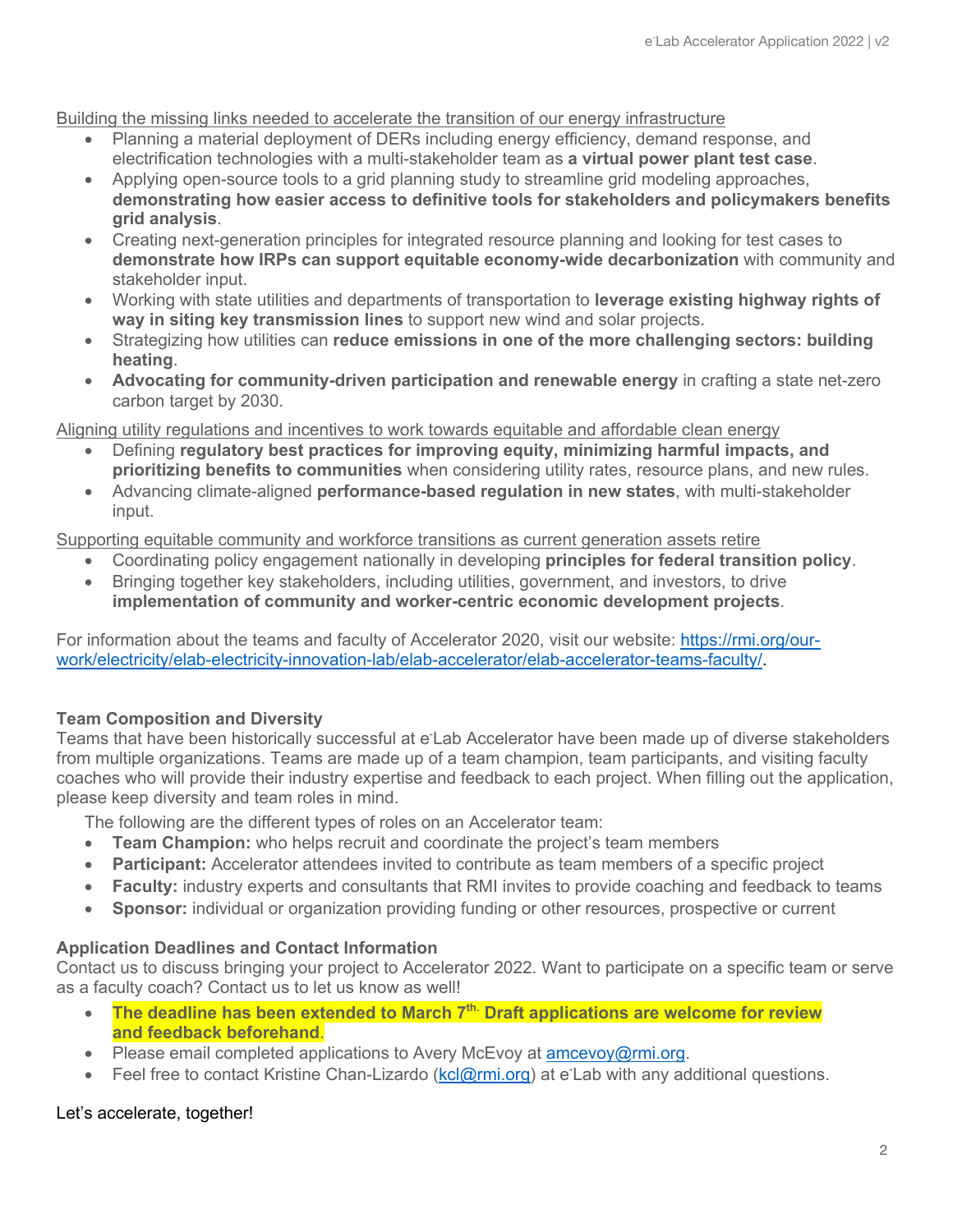# **e-Lab Accelerator 2022 | Application**

**Project Title** (6 words or less to share publicly)

#### **Team Champion**

The team champion(s) serves as the primary point of contact for the project and helps recruit project stakeholders, share information with the team, and coordinate preparation activities. They typically represent a vested interest in seeing the project succeed, although their role during team time can be defined as being one of many equal team members. Please provide relevant contact information (name, email, phone number) for the team champion or co-champions.

#### **Project Description and Objectives**

In explaining the project and its goals, please share how it aligns with the strategies above. What would success for the project look like at the end of Accelerator? Are there long-term aspirations beyond this project to share?

#### **Who is committed or invited to join you at Accelerator?**

Create the proposed list of project stakeholders, those who would influence the success or failure of the project, not necessarily the final team. While team champions are ultimately responsible for securing team member commitments, RMI can help design the most impactful teams for project acceleration and can help recruit diverse multi-stakeholder representation.

| Name, Title | Organization | Invited or | Team Role* | Email |
|-------------|--------------|------------|------------|-------|
|             |              | Committed? |            |       |
|             |              |            |            |       |
|             |              |            |            |       |
|             |              |            |            |       |
|             |              |            |            |       |
|             |              |            |            |       |
|             |              |            |            |       |